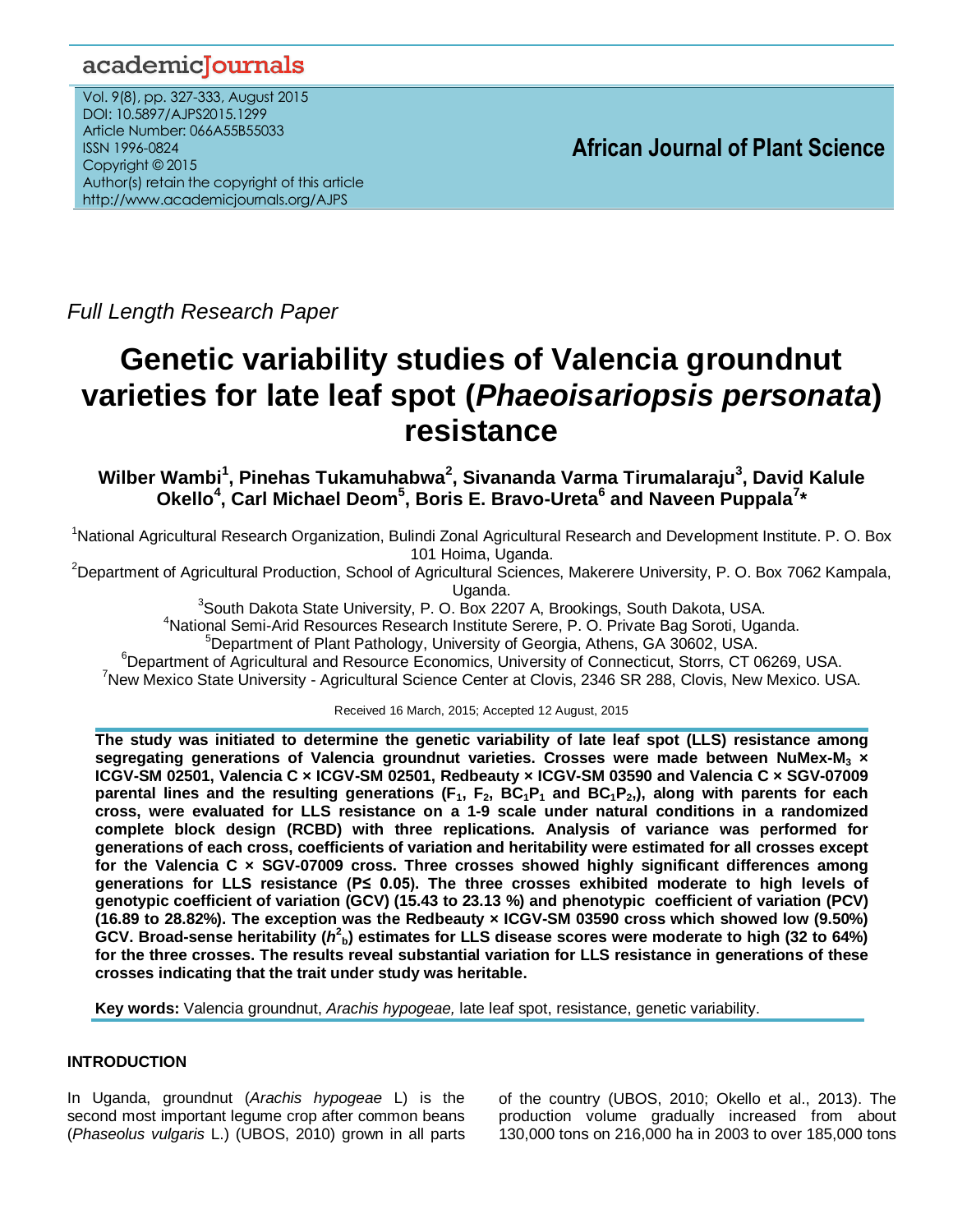on 253,000 ha in 2009 (FAO, 2009). As a legume, groundnut improves soil fertility by fixing nitrogen (Janila et al., 2013), and therefore, requires fewer inputs making it ideal for cultivation by resource poor farmers (Smartt, 1994). In addition it is well adapted to the hot, semi-arid conditions of Uganda (Okello et al., 2010; UBOS, 2010). As a cash crop, groundnut gives relatively high returns for limited land area. Nutritionally, groundnut kernels are a rich source of energy and a principal source of protein (Asibuo et al., 2008; Jambunathan, 1991; Shilpa et al., 2013). Groundnut is also a very good source of minerals (calcium, magnesium and iron) and vitamins (B1, B2 and Niacin) (Sigh and Diwakar, 1993). In addition, in many countries groundnut hay is used for fodder (Ozyigit and Bilgen, 2013), and the shells used for fuel (Janila et al., 2013).

The low productivity of the crop is ascribed mainly to foliar diseases of which late leaf spot (LLS) caused by *Phaeoisariopsis personata* (Berk. and Curtis) is said to be the most devastating fungal disease accounting for over 60% yield loss of Valencia groundnut in Uganda (Mugisha et al., 2004). According to Kalule et al. (2010), all Valencia varieties in Uganda are susceptible to LLS disease, and yet they are preferred by farmers for their early maturity attribute (Okello et al., 2010; 2013), by consumers for their sweet taste (Pattee et al., 2001) and by traders for their high oil content (Kaaya and Warren, 2005). Effective chemical control is heavily reliant on multiple fungicide applications (Jordan et al., 2012), which is costly for our resource poor farmers and may not be economical in our rain-fed agriculture (Page et al., 2002). The deployment of resistant cultivars is the most viable option to control LLS disease in groundnut, which could be effective in decreasing the production costs, improving product quality and reducing detrimental effects of fungicides on ecosystems. It is for these reasons that breeders choose to exploit the available genetic resources through plant genetic improvement techniques. However, little has been achieved due the lack of adequate information on genetic variability of LLS resistance on the available Valencia breeding materials, which makes genetic improvement of the crop difficult. In addition, the quantitative nature of LLS resistance (Dwivedi et al., 2002; Upadhyay et al., 2009; Khedikar et al., 2010), suggests that resistance is rather complicated, which could make direct selection for LLS resistance challenging in the breeding program. Information on the coefficients of variation and heritability helps to know whether the observed variability in the available material is due to genotype or environmental factors. Moderate PCV and GCV have been reported for LLS resistance in 28 F2 populations involving eight parents by Vishnuvardhan et al. (2012). In 2008 Khedikar reported

high PCV (21.71 to 33.55) and moderate to high GCV (14.46 to 24.76) for LLS disease scores under natural conditions. Kumari (2008) observed high PCV (29.96 to 36.07) and GCV (27.71 to 32.96) for LLS resistance. Anderson et al. (1991) observed low to high broad sense heritability estimates for components of resistance to LLS disease. Vishnuvardhan et al. (2012) reported high and Khedikar et al. (2010) also reported high to very high (40.87 to 82.81%)  $h_6^2$  of LLS resistance in groundnut. However, Falconer and Mackay (1996) concluded that heritability values depend on the structure of the population and environmental conditions where the materials are evaluated. In this study, GCV, PCV and broad-sense heritability ( $h<sup>2</sup>$ <sub>b</sub>) for LLS resistance were estimated using Valencia breeding populations to generate more information to be used in suggesting a breeding program strategy for developing LLS resistant groundnut genotypes.

#### **MATERIALS AND METHODS**

The research was conducted at the National Semi-Arid Resources Research Institute (NaSARRI) of the National Agricultural Research Organization (NARO) located  $01^0$  30' 00" N and 33 $^0$  33' 00" E in Serere district, Uganda. This location represents a humid and hot climate that receives an annual rainfall of 1,000-1,200 mm. In the study, groundnut genotypes with varying levels of resistance to LLS were used (Table 1). The genotypes had been characterized for resistance to LLS by the Groundnut Improvement Program at NaSARRI.

#### **Generation of first filial generations (F<sup>1</sup> progenies)**

Valencia lines Valencia C, NuMex-M<sup>3</sup> and Redbeauty were used as female (susceptible lines) while SGV- 07009, ICVG-SM 03590 and ICGV-SM 02501 were the male parents (resistant lines). In July 2011, three seeds from each of the parents were planted in plastic pots of diameter 45 cm and height 15 cm containing garden soil. The parental lines were grown in a glass house. Staggered planting of parents was done where the male parents were planted one week earlier than the female parents in order to synchronize flowering and to ensure continuous availability of flowers and floral buds for making crosses. Plants were watered every two days until they reached physiological maturity.

At flowering, the female parents were emasculated with forceps in the evening, and crossings were made the following morning. Biparental mating design was employed where four crosses were made between NuMex-M<sub>3</sub>  $\times$  ICGV-SM 02501, Valencia C  $\times$  ICGV-SM 02501, Redbeauty x ICGV-SM 03590 and Valencia C x SGV-07009 parental lines. In each cross 15 female flowers were pollinated. At physiological maturity the pods of the parental lines and crosses  $(F_1s)$  were harvested separately, dried, and packed in labeled envelops, and stored.

#### **Generation of F1, F2, BC1P<sup>1</sup> and BC1P<sup>2</sup> populations**

In December 2011, 15  $F_1$  seeds generated from each

\*Corresponding author. E-mail: npuppala@nmsu.edu

Author(s) agree that this article remain permanently open access under the terms of the Creative Commons Attribution License [4.0 International License](http://creativecommons.org/licenses/by/4.0/deed.en_US)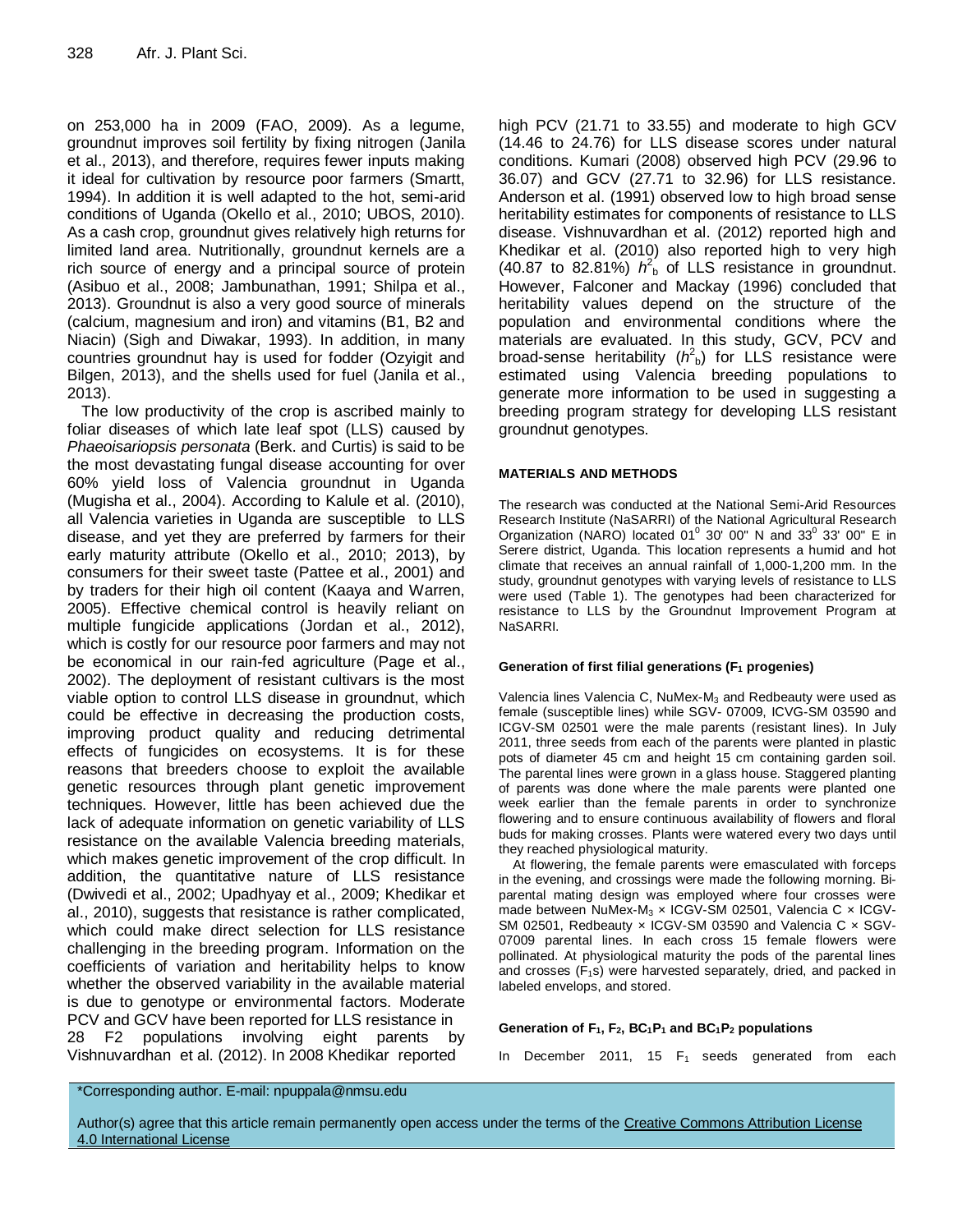| Genotype                | <b>Botanical</b><br><b>Name</b> | <b>Pedigree</b>                  | Country<br>οf<br>origin | <b>Response to LLS</b> |
|-------------------------|---------------------------------|----------------------------------|-------------------------|------------------------|
| Redbeauty               | Valencia                        | Landrace                         | Uganda                  | Susceptible            |
| Valencia C              | Valencia                        | Selection from Colorado Manfredi | <b>USA</b>              | Susceptible            |
| $Nu$ Mex-M <sub>3</sub> | Valencia                        | Valencia C × ICGV 87157          | USA                     | Susceptible            |
| JL 24                   | Spanish                         | Selection from Taiwan EC94943    | India                   | Highly susceptible     |
| ICVG-SM O3590           | Virginia                        | $\overline{\phantom{0}}$         | Malawi                  | Resistant              |
| ICGV-SM 02501           | Spanish                         | $\overline{\phantom{0}}$         | Malawi                  | Resistant              |
| SGV 07009               | Virginia                        | SGV 91707x Serenut 1             | Uganda                  | Resistant              |

**Table 1.** Botanical names, origin, pedigree, and response to late leaf spot (LLS) of six groundnut lines.

cross described above, along with their respective parents were grown in a glass house. The  $F_1$  seed were planted alongside their respective parents to identify the successful crosses. The parents were also used to generate more  $F_1$  seeds as described above. At flowering, five  $F_1$  plants were selfed to generate  $F_2$  seeds while five plants were backcrossed to susceptible parents  $(P_1)$  and five plants backcrossed to donor plants (P<sub>2</sub>) to produce  $BC_1P_1$ and  $BC_1P_2$ seeds, respectively. The parents of the respective crosses were used as male parents, and the  $F_1$  generation as female parents in generation of  $BC_1P_1$  and  $BC_1P_2$  seeds.

#### **Evaluation of the six generations of the four crosses**

#### *Field lay out*

The generations of the four crosses were evaluated in the experimental field at NaSARRI, a hot spot for LLS disease. Six generations  $P_1$ ,  $P_2$ ,  $F_1$ ,  $F_2$  and  $BC_1P_1$  and  $BC_1P_2$  of each of the four crosses: NuMex-M<sub>3</sub> x ICGV-SM 02501, Valencia C x ICGV-SM 02501, Redbeauty x ICGV-SM 03590 and Valencia C x SGV-07009, were set in a RCBD in three replicates with 2-row-plots of ten plants each. The populations and parental lines were planted in the field at a spacing of  $45 \times 15$  cm in June 2012, and the experiment was kept free of weeds throughout the cropping season.

#### **Inoculation**

To maximize LLS inoculum pressure under natural conditions, the spreader row technique was used. The groundnut line JL 24, which is highly susceptible to LLS was used as a source of inoculum. Spreader rows were planted after every two rows of test materials and at the border of the experiments to maintain the effective inoculum load. These rows were planted two weeks before planting the experimental materials.

#### **Data collection**

LLS disease severity scoring was done at 115 days after planting using a modified nine point scale (Subrahmanyam et al., 1995), where a score of 1 was rated as highly resistant (HR), 2-4 as resistant (R), 5-6 as moderately resistant (MR), 7-8 as susceptible (S), and 9 as highly susceptible (HS).

#### **Statistical analysis**

#### *Analysis of variance*

Data taken on the generations of each cross were subjected to

ANOVA using GenStat version 13 software to test for the significance of the differences between the generations' means of each cross for the LLS disease scores. The ANOVA was based on the linear mathematical model:  $Y_{ij} = \mu + r_i + g_j + e_{ij}$ ; where Yij= observed effect for  $i<sup>th</sup>$  replication and  $j<sup>th</sup>$  genotype,  $\mu$  = grand mean of the experiment,  $r_i$  = effect of the i<sup>th</sup> replication,  $q_i$  = effect of the j<sup>th</sup> genotype,  $e_{ij}$  = residual effect. The generation means were compared using Fisher's protected least significant difference test at 5% level of probability (Payne et al., 2010).

#### **Estimation of PCV, GCV, heritability and genetic advance**

In order to determine PCV, GCV, heritability and genetic advance for LLS resistance, variance components (environmental and genotypic variances) were obtained following the method of Kearsey and Pooni (1996) for the three crosses (NuMeX-M<sub>3</sub>  $\times$ ICGV-SM 02501, Valencia C × ICGV-SM 02501, and RB × ICGV-SM 03590).

**Estimation of PCV and GCV:** Both PCV (i) and GCV (ii) were estimated following the method suggested by Singh and Chaudhury (1985) and classified as described by Sivasubramanian and Menon (1973) as; low (0-10), medium (10-20) and high (20 and above). (i) Phenotypic coefficient variation (PCV) =  $(\sqrt{V_P})/\overline{X}$ <sup>\*</sup>100 (ii) Genotypic coefficient variation (GCV) =  $(\sqrt{V_G})/\overline{X}$  \*100 Where,  $V_P=$  Phenotypic variance,  $V_G=$ Genotypic variance and  $\overline{X}$ =Grand mean of the character.

**Estimation of broad-sense heritability:** Variance components (environmental and genotypic) obtained above were used to determine broad sense heritability  $(h<sup>2</sup><sub>b</sub>)$  (Kearsey and Pooni, 1996) in the three crosses NuMex-M<sub>3</sub>  $\times$  ICGV-SM 02501, Valencia C  $\times$ ICGV-SM 02501, andRB × ICGV-SM 03590 as detailed below. Broad-sense ( $h^2$ <sub>b</sub>) = 100[σ<sup>2</sup>G(F<sub>2</sub>)/V<sub>F2</sub>]

Where;  $\sigma^2 G(F_2)$ = Genotypic variance in F<sub>2</sub> and V<sub>F2</sub>= variance of F<sub>2</sub> generation.

**Genetic advance (GA):** Genetic advance (GA) was estimated following Singh and Chaudhury (1985) method as;

$$
GA = h^2{}_{b} \times k \times \sigma^2{}_{p}
$$

Where,  $h^2$ <sub>b</sub> = broad sense heritability estimate,  $\sigma^2$ <sub>p</sub> = Phenotypic standard deviation,  $K =$  Selection intensity at 5 % is equal to 2.06.

Genetic advance as percent of mean (GAM) was then determined as:

 $GAM % = (GA/\overline{X})*100$ 

Where,  $\bar{X}$  – Grand mean of the trait, GA = Genetic advance.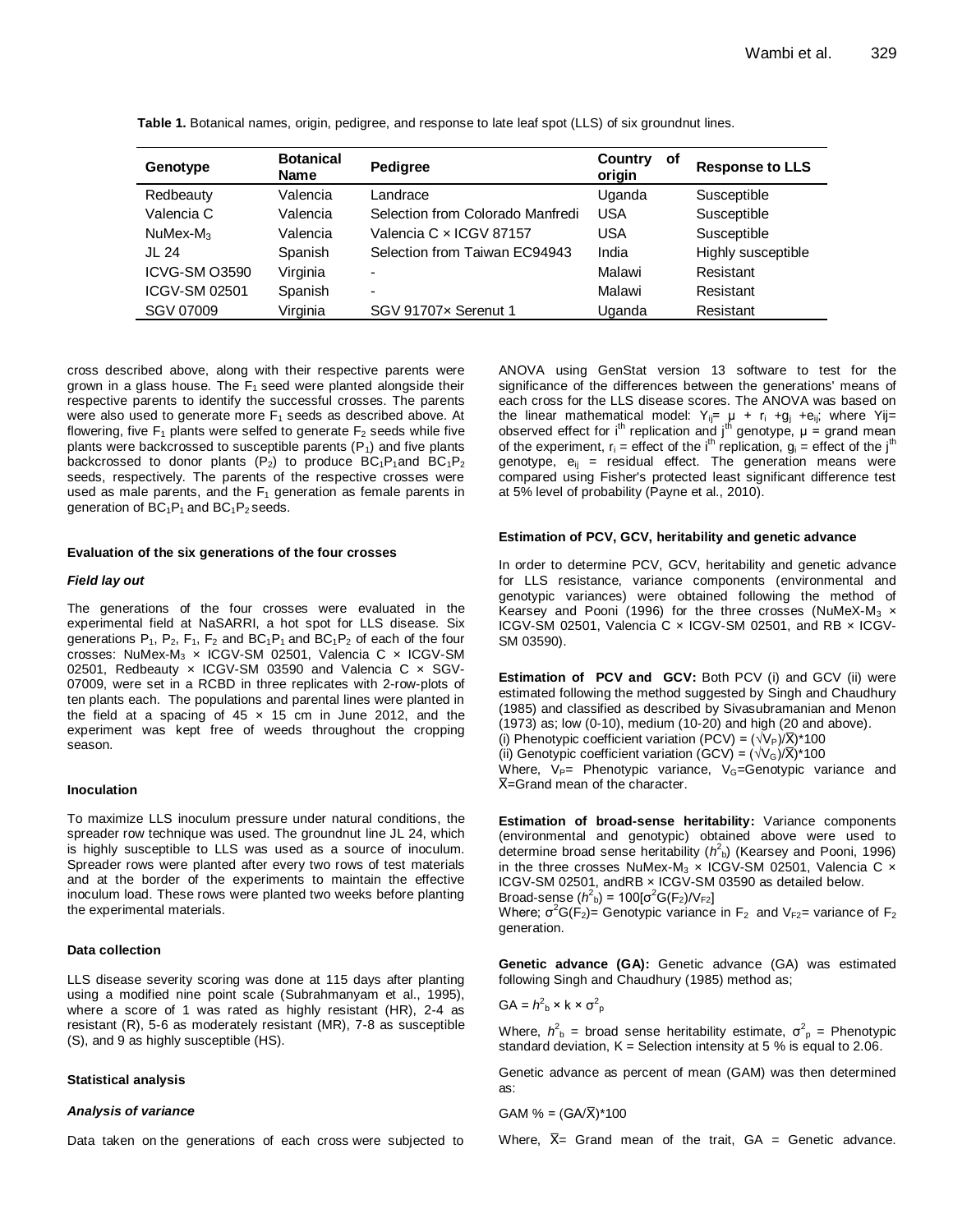| <b>Generation</b>              | NuMeX-M <sub>3</sub> $\times$<br><b>ICGV-SM 02501</b> | Valencia C x ICGV-<br><b>SM 02501</b> | Valencia C x<br><b>SGV 07009</b> | Redbeauty x ICGV-<br><b>SM 03590</b> |
|--------------------------------|-------------------------------------------------------|---------------------------------------|----------------------------------|--------------------------------------|
| $P_1(S)$                       | $6.79 \pm 0.25$ <sup>c</sup>                          | $7.44 \pm 0.38$ <sup>d</sup>          | $7.29 \pm 0.61^b$                | $7.00 \pm 0.41$ <sup>c</sup>         |
| $P_2(R)$                       | $3.42 \pm 0.18^a$                                     | $3.40 \pm 0.16^a$                     | $8.36 \pm 0.31^b$                | $3.50 \pm 0.50^a$                    |
| F <sub>1</sub>                 | $3.50 \pm 0.50^{ab}$                                  | $3.83 \pm 0.40^{ab}$                  | $7.52 \pm 0.78$ <sup>b</sup>     | $4.50 \pm 0.50^a$                    |
| F <sub>2</sub>                 | $5.33 \pm 0.88$ <sup>b</sup>                          | $5.22 \pm 0.40^c$                     | $5.00 \pm 0.38$ <sup>a</sup>     | $4.60 \pm 0.40^a$                    |
| $BC_1P_1$                      | $5.25 \pm 0.75^b$                                     | $4.75 \pm 0.48$ <sup>bc</sup>         | $8.17 \pm 0.65^b$                | $5.00 \pm 0.58$ <sup>ab</sup>        |
| BC <sub>1</sub> P <sub>2</sub> | $4.75 \pm 0.63^{ab}$                                  | $4.25 \pm 0.63^{abc}$                 | $5.25 \pm 0.37$ <sup>a</sup>     | $4.50 \pm 0.50^a$                    |
| <b>MS</b>                      | 27.32                                                 | 20.14                                 | 21.20                            | 4.03                                 |
| F                              | 19.93**                                               | 20.80**                               | 13.66**                          | $4.35***$                            |
| <b>CV %</b>                    | 22.1                                                  | 20.6                                  | 18.2                             | 18.1                                 |

**Table 2.** Results of LLS mean score for the six generations of the 4 crosses.

\*\*=significant at P<0.01, S = susceptible, R = resistant,  $F_1$ = first filial generations  $F_2$  = Second filial generations and  $BC_1P_1$ and  $BC_1P_2$  backcrossed to susceptible parents  $(P_1)$  and donor parents  $(P_2)$ , CV%=Coefficient of variation, F = Variation ratio, MS=Mean sum of square.

**Table 3.** Genetic parameters for resistance to LLS in groundnut.

| <b>CROSS</b>      | NuMex-M <sub>3</sub> $\times$<br><b>ICGV-SM 02501</b> | Valencia C x<br><b>ICGV-SM 02501</b> | <b>Redbeauty x</b><br><b>ICGV-SM 03590</b> |
|-------------------|-------------------------------------------------------|--------------------------------------|--------------------------------------------|
| $V_{E}$           | 0.83                                                  | 0.90                                 | 0.54                                       |
| $V_G$             | 1.50                                                  | 0.54                                 | 0.25                                       |
| <b>PCV</b>        | 28.82                                                 | 25.21                                | 16.89                                      |
| GCV               | 23.13                                                 | 15.43                                | 9.50                                       |
| $h^2_{\rm b}(\%)$ | 64.00                                                 | 37.00                                | 32.00                                      |
| X                 | 5.30                                                  | 4.77                                 | 5.30                                       |
| GA                | 1.13                                                  | 0.67                                 | 0.22                                       |
| GAM%              | 21.37                                                 | 13.63                                | 4.17                                       |

V<sub>E=</sub>Environmental variance, V<sub>G</sub>=Genotypic variance, PCV and GCV=Phenotypic and Genotypic Coefficient of Variation respectively,  $h2_b$ = Broad heritability,  $\bar{X}$ = Grand mean of all generations for each cross, GA=Genetic advance and GAM%=Genetic advance as percent of mean.

The Genetic Advance as percent of Mean (GAM %) was categorized following the procedure of Johnson et al. (1955) as low (0-10), medium (10-20) and high (20 and above).

### **RESULTS**

#### **Analysis of variance**

The results of ANOVA and Fisher's protected least significant difference tests are shown in Table 2. The four crosses NuMex-M<sub>3</sub>  $\times$  ICGV-SM 02501, Valencia C  $\times$ ICGV-SM 02501, Redbeauty x ICGV-SM 03590, and Valencia  $C \times$  SGV-07009 showed significant differences among generations for LLS scores (P≤0.01). The mean disease scores of the donor parents ICGV-SM 02501 and ICGV-SM 03590 were low while SGV-07009 had very high disease scores, which were similar to the susceptible parents: NuMex-M<sub>3</sub>, Redbeauty and Valencia C. In all crosses except Valencia  $C \times SGV-07009$ , the means of the parents ( $P_1$  and  $P_2$ ) showed a tendency to be more extreme and contrasting for LLS resistance. Therefore, the later cross was excluded for further analysis. Moderate to high levels of LLS resistance were observed in all populations of the crosses. In general, the backcrosses,  $BC_1P_1$  and  $BC_1P_2$  showed the mean LLS disease score close to their respective recurrent parents Table 2. The segregants in the  $F_2$  generation of the crosses Valencia C × SGV-07009 , Valencia C × ICGV-SM 02501 and M3 x ICGV-SM 02501 showed moderate severity for LLS disease scores, while that of Redbeauty × ICGV-SM 03590 were highly resistant to LLS.

#### **Estimation of PCV, GCV and heritability**

The results demonstrating PCV and GCV, heritability and genetic advance estimates for resistance to LLS are presented in Table 3. The PCV estimates were high in NuMex-M<sub>3</sub>  $\times$  ICGV-SM 02501(28.82 %) and Valencia C  $\times$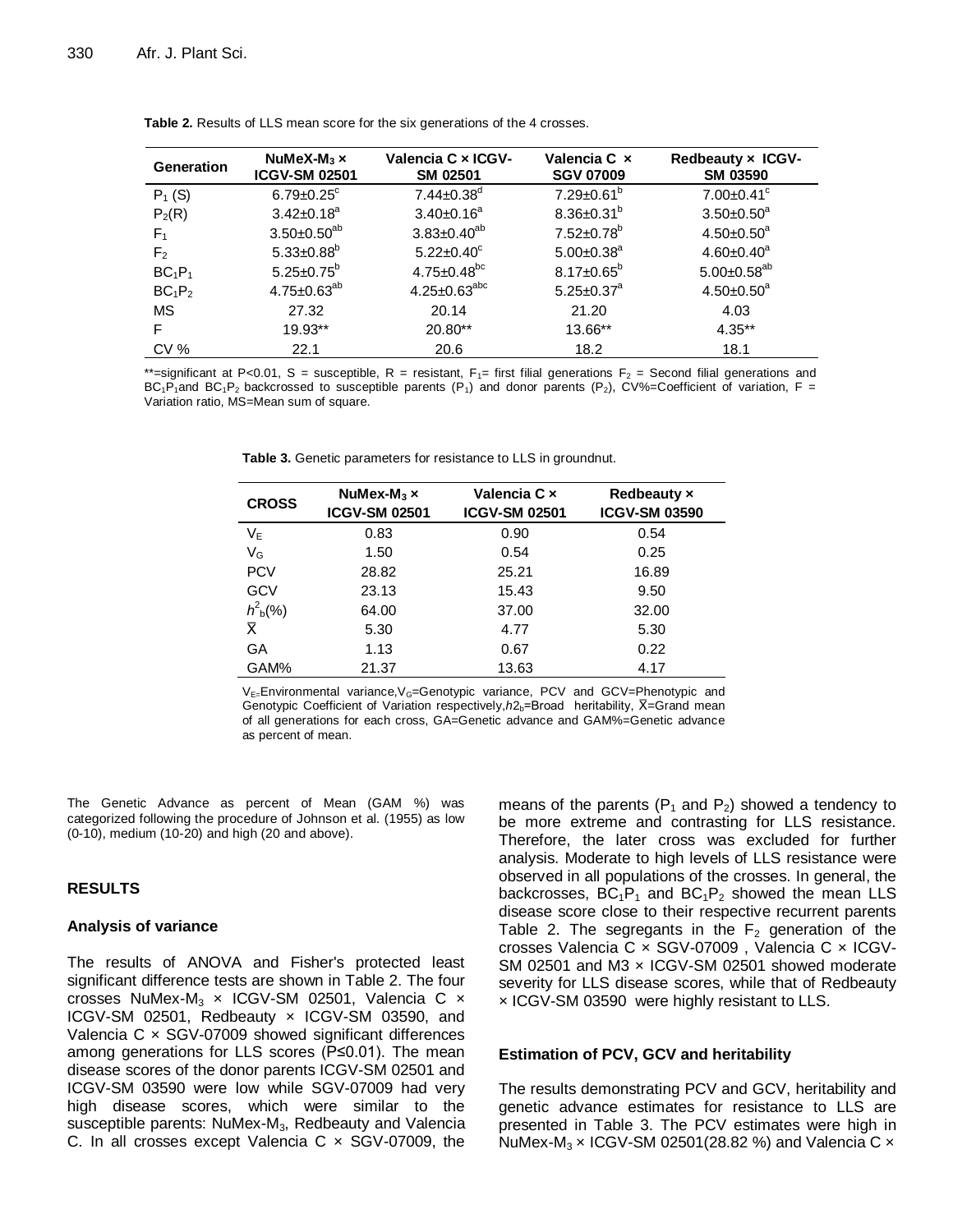ICGV-SM 02501 (24.51 %) crosses and moderate in Redbeauty× ICGV-SM 03590 (16.89 %). The genetic coefficient of variation (GCV) estimates were high in cross NuMex-M3× ICGV-SM 02501(23.13 %), moderate in Valencia C  $\times$  ICGV-SM 02501(15.87 %) and low in cross Redbeauty × ICGV-SM 03590 (9.50 %). Broadsense heritability estimates for LLS disease score were 32, 37 and 64%, respectively, for Redbeauty × ICGV-SM 03590, Valencia C  $\times$  ICGV-SM 02501 and NuMex-M<sub>3</sub>  $\times$ ICGV-SM 02501. Genetic Advance as percentage of Mean (GAM) were low in the cross between Redbeauty x ICGV-SM 03590 (10.93%), moderate in Valencia C × ICGV-SM 02501 (19.43%) and high in NuMex-M<sub>3</sub> $\times$  ICGV-SM 02501 (38.19%).

## **DISCUSSION**

The ANOVA for the 4 crosses showed highly significant differences ( $P \le 0.01$ ) among generations for late leaf spot resistance (Table 2), suggesting presence of genetic variability for LLS disease score in the generations. Variability for LLS resistance was also reported by Vishnuvardhan et al. (2012) in experimental materials that comprised of 28 F2 populations. In the present study genotypes ICVG-SM 02501 and ICGV-SM 03590 showed high resistance to LLS and are recommended for use in breeding program as sources of resistance to late leaf spot. An earlier report by Kalule et al. (2010) demonstrated that these lines were the best parents for LLS resistance. Moderate to high levels of LLS resistance was observed in the populations of the 4 crosses (Table 2), indicating that the trait under study was heritable. The results partly agree with that of John et al. (2008) who reported moderate incidence of LLS in F2 population of the Kadiri-3  $\times$  ICGV-88083. Kornegay et al. (1980) also observed minimal leaf defoliation in F1 and F2 generations of the cultivated Virginia.

The mean of  $F_1s$  of NuMex-M<sub>3</sub>  $\times$  ICGV-SM 02501, Valencia C x ICGV-SM 02501 and Redbeauty x ICGV-SM 03590 crosses tended towards the mean of the ICGV-SM 02501 and ICGV-SM 03590 resistant parents, respectively (Table 2), indicating mid-parent heterosis in these crosses. In groundnut however, commercial production of  $F_1$  seed is not feasible since it's predominately self-pollinated. According to John et al. (2012), heterotic crosses in self-pollinated crops help breeders to select appropriate crosses that could lead to desirable transgressive segregants in advanced generations. Therefore, breeding methods such as recurrent selection may be used in exploitation of such heterosis in future breeding programs for these crosses.

Several reports indicate that resistance to LLS in groundnut is controlled by several recessive genes (Nevill 1982; Dwivedi et al., 2002; Upadhyay et al., 2009; Khedikar et al., 2010), though, the  $F_1$ 's in the present study exhibited partial resistance. Walls and Wynne

(1985) concluded that partial resistance in  $F_1$  could not be explained solely by completely recessive genes. They suggested that modifier genes were affecting the phenotypic expression of genes at loci controlling resistance. Anderson et al. (1990) also reported that recessive as well as modifier genes may be involved in resistance to LLS disease in groundnut.

The donor line SGV-07009 was highly susceptible to LLS, in spite of the fact that segregating populations  $F_2$ and  $BC_1P_1$  of the cross Valencia C  $\times$  SGV-07009 were moderately resistant (Table 2). Natarajan et al. (2001) reported that crosses involving susceptible parents may tend to produce resistant progenies with stable resistance due to additive genetic action. Babu (2010) recommended that such transgressive segregants that arise from the susceptible parents on both sides can also be used as potential genetic stocks in resistance breeding programs. However, this cross was excluded for further analysis.

Moderate to high levels of genetic coefficients of variability **(**GCV) (15.43 to 23.13) and phenotypic coefficients of variability **(**PCV)(16.89 to 28.82) were noticed for LLS resistance in all the three crosses, except for the cross Redbeautyx ICGV-SM 03590 which showed low GCV (9.50) Table 3. The results are comparable with Vishnuvardhan et al. (2012) observation of moderate PCV (19.04) and GCV (16.48). The results of the study also partly agree with those of Khedikar et al. (2010) which indicated high (21.71 to 33.55) PCV, Khedikar, (2008) which indicated moderate to high (14.46 to 24.76) GCV and Kumari (2008) which indicated high PCV (29.96 to 36.07) and GCV(27.71 to 32.96) for late leaf spot resistance. High PCV and moderate to high levels of GCV revealed high magnitude of heritable variation for LLS resistance in these crosses.

In the current study, high GCV (23.13) was exhibited in the cross NuMex-M3 × ICGV-SM 02501. A high GCV indicated that the character had high variability which can be attributed to genotype and with very little effect of the environment. According to Oyiga and Iguru (2011), when the magnitude of GCV is higher, it indicates that the genetic component is the major contributor to the total variance of the trait under study. High PCV and GCV of a trait may result in high heritability which suggests that the improvement of this trait by simple selection method could be possible. Vishnuvardhan et al. (2012) concluded that high GCV may indicate a predominant role of additive gene actions and amenability for phenotypic selection in early generations.

Although the GCV values revealed the extent of genetic variability present in the genotypes for LLS resistance, GCV values are not enough to assess the level of genetic variability among the genotypes. Genetic variation could further be explored with help of heritability estimates, which measures the heritable portion of the total variation. In the present study moderate to high  $h_{\rm b}^2$ revealed the existence of inherent variability among the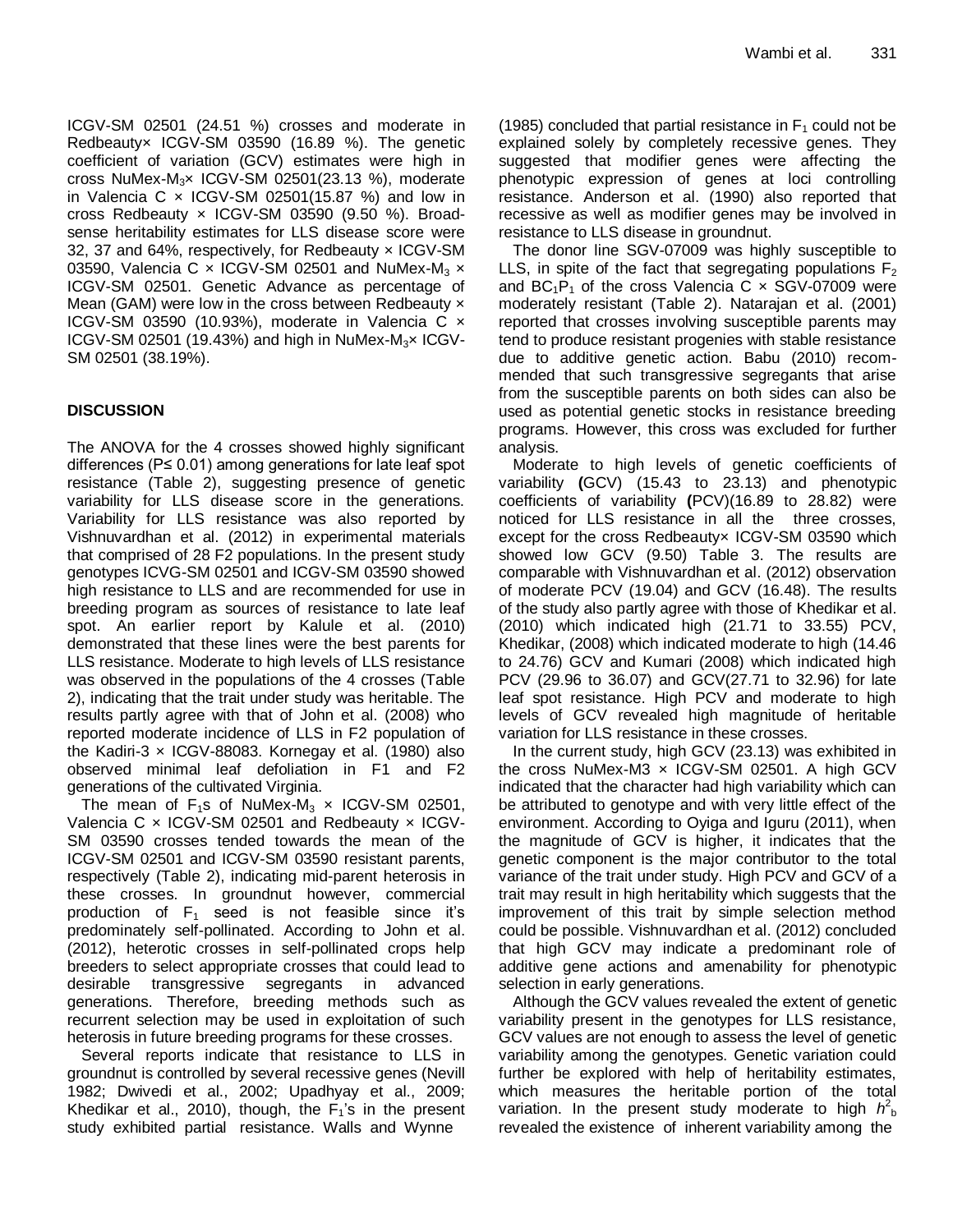genotypes, which is more useful for exploitation in selection and hybridization programs. All the three crosses in the present study showed moderate to high  $h_{\rm b}^2$ (32-64%) and low to high GAM (4.17-21.37%). Moderate to very high  $h^2$ <sub>b</sub> (40.87 to 82.81) estimates were also reported for leaf spot disease severity in groundnut Khedikar et al. (2010) and Kumari (2008) also report very high  $h^2$ <sub>b</sub> (83.50 to 85.50). Vishnuvardhan et al. (2012) reported moderate GCV (16.48), high  $h^2$ <sub>b</sub> (74.91) and GAM (29.38) while Kumari (2008) observed high GCV (27.71 to 32.96),  $h^2$ <sub>b</sub> (83.50 to 85.50) and GAM (52.78 to 62.05) for late leaf spot severity. The discrepancy of the results is not unexpected because such quantitative traits are often affected by several environmental factors and the genetic background of the parental materials. Falconer and Mackay (1996) concluded that heritability values depend on the population and environmental conditions in which the materials are evaluated.

High  $h^2$ <sub>b</sub> (64.41 %) estimates were observed in the cross NuMex-M<sub>3</sub>  $\times$  ICGV-SM 02501 indicating a high response to selection due to reduced environment influence thereby validating the results obtained with the high GCV value for this cross. Anderson et al. (1986) also observed high heritability for LLS resistance and concluded that individual plant selection for LLS would be effective in early generations. Moderate  $h<sup>2</sup><sub>b</sub>$  estimates were observed in Redbeauty × ICGV-SM 03590 (32 %) and Valencia C x ICGV-SM 02501 (37 %) crosses suggesting a high influence of the environment on the trait in these crosses. The high environmental variation could have been a result of variation in relative humidity within the micro-climates. Thus, selection of genotypes from initial generations by LLS disease scores in these crosses may be difficult. Singh (1993) concluded that low to moderate heritability estimates makes selection considerably difficult or virtually impractical due to the masking effect of the environment on the genotypic effect. Furthermore, LLS resistance is polygenically controlled, and cumulative environmental effects on this polygenically controlled trait could have given poor heritabilities for this trait. In such cases simple selection may not be rewarding. Breeding efforts to increase resistance will require good control over environmental variance. Adequate experimental design, accurate phenotyping are key interventions that could increase the heritability of such a polygenic trait.

Heritability estimates when coupled with genetic advance provides a better prediction of expected gain under selection instead of heritability alone. The estimates of genetic advance help in understanding the type of gene action involved in the expression of various polygenic characters (Singh and Narayanan, 1993). High heritability (h<sup>2</sup><sub>b</sub>) (64%) coupled with high (21.27) genetic advance was observed for LLS resistance in the NuMex- $M<sub>3</sub>$  X ICGV-SM 02501 cross, indicating significant role of additive gene action for its inheritance. Therefore, simple selection methods would be effective for improvement of

LLS resistance from this cross. The results are comparable with reports of Vishnuvardhan et al. (2012), which indicated high GA for LLS resistance. Moderate (32 to 37%) heritability  $(h<sup>2</sup><sub>b</sub>)$  estimates along with low to moderate (4.17 to 13.63%) genetic advance was observed in Valencia C x ICGV-SM 02501 and Redbeauty × ICGV-SM 03590 crosses, which indicated that additive and non-additive gene actions had a role in the inheritance. The successful breeding methods will be the ones, which exploit additive and non-additive gene effect such as recurrent selection (Nidagundi et al., 2012) and use of biparental mating (Dabholkar, 1992; Soomro et al., 2010).

## **Conclusions**

Based on the observed results, it can be concluded that a considerable amount of genetic variation for LLS resistance existed among the segregating generations of the Valencia groundnut varieties, which can guarantee substantial improvement through selection. However, the amount of variation depended on the genetic backgrounds of the parents that were used in the study. The best strategy for obtaining LLS resistant genotypes is for selection to be carried out in initial inbreeding generations for the cross between NuMex-M3× ICGV-SM 02501, followed by selection in the following generations with higher inbreeding levels in other crosses.

## **Conflict of Interest**

The authors have not declared any conflict of interest.

## **ACKNOWLEDGEMENTS**

This study was supported by the United States Agency for International Development (USAID) under the Peanut CRSP grant ECG-A-00-07-0001-00. We also acknowledge NaSARRI/NARO for providing germplasm, helping with the hybridization and field operations. We thank Dr. S.L. Dwivedi for critical review of an earlier version of this manuscript.

#### **REFERENCES**

- Anderson WF, Beute MK, Wynne JC, Wongkaew S (1990). Statistical procedures for assessment of resistance in a multiple foliar disease complex of peanut. Phytopathol. 80:1451-1459.
- Anderson WF, Holbrook CC, Wynne JC (1991). Heritability and earlygeneration selection for resistance to early and late leaf spot in peanut. Crop Sci. 31:588-593.
- Anderson WF, Wynne JC, Green CC (1986). Potential for incorporation of early and late leaf spot resistance in peanut. Plant Breed. 97:163- 170.
- Asibuo JY, Akromah R, Safo-Kantanka O, Adu-Dapaah HK, Ohemeng-Dapaah S, Agyeman A (2008). Chemical composition of groundnut,